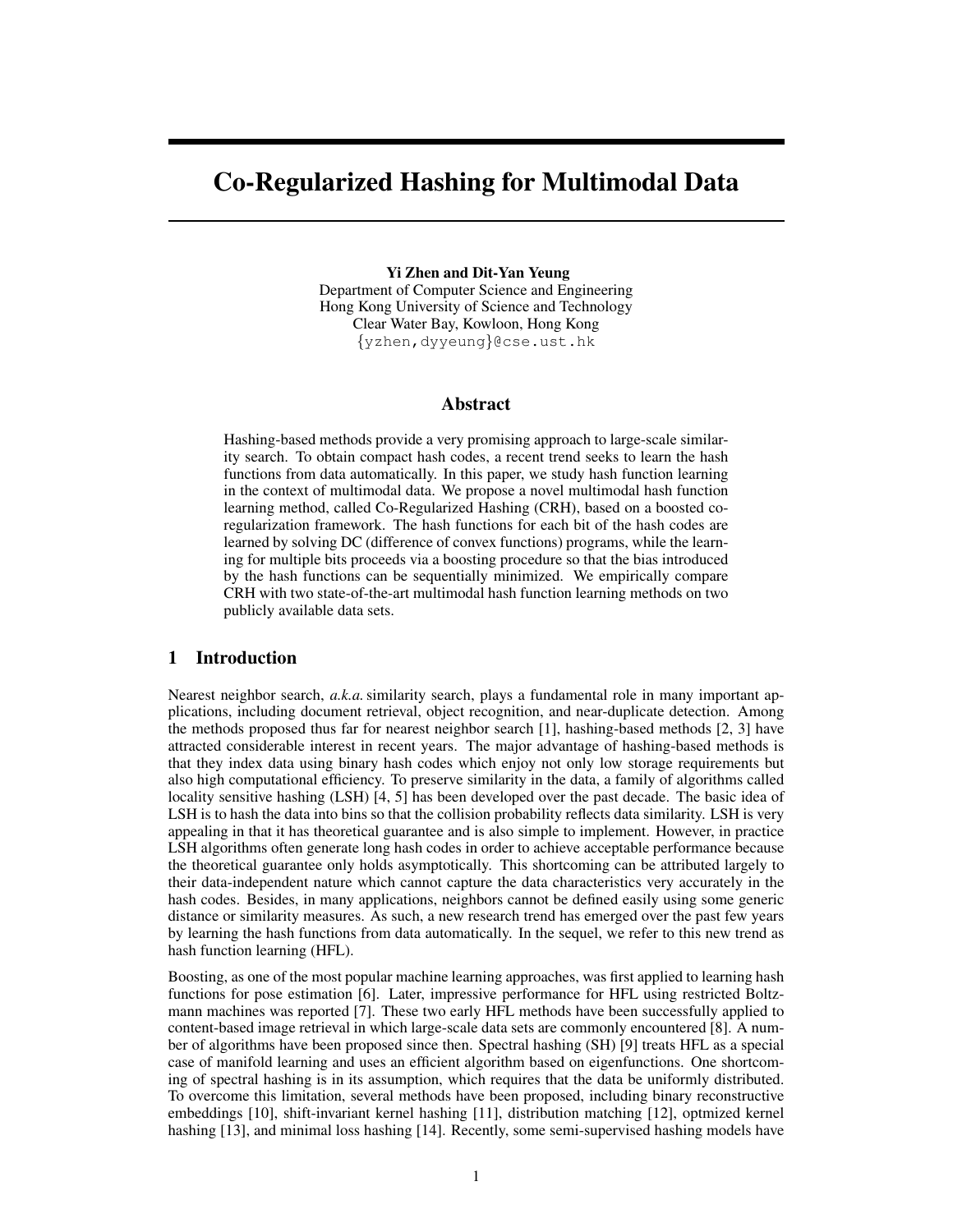been developed to combine both feature similarity and semantic similarity for HFL [15, 16, 17, 18]. To further improve the scalability of these methods, Liu *et al.* [19] presented a fast algorithm based on anchor graphs.

Existing HFL algorithms have enjoyed wide success in challenging applications. Nevertheless, they can only be applied to a single type of data, called unimodal data, which refer to data from a single modality such as image, text, or audio. Nowadays, it is common to find similarity search applications that involve multimodal data. For example, given an image of a tourist attraction as query, one would like to retrieve some textual documents that provide more detailed information about the place of interest. Because data from different modalities reside in different feature spaces, performing multimodal similarity search will be made much easier and faster if the multimodal data can be mapped into a common Hamming space. However, it is challenging to do so because data from different modalities generally have very different representations.

As far as we know, there exist only two multimodal HFL methods. Bronstein *et al.* [20] made the first attempt to learn linear hash functions using eigendecomposition and boosting, while Kumar *et al.* [21] extended spectral hashing to the multiview setting and proposed a cross-view hashing model. One major limitation of these two methods is that they both rely on eigendecomposition operations which are computationally very demanding when the data dimensionality is high. Moreover, they consider applications for shape retrieval, image alignment, and people search which are quite different from the multimodal retrieval applications of interest here.

In this paper, we propose a novel multimodal HFL method, called Co-Regularized Hashing (CRH), based on a boosted co-regularization framework. For each bit of the hash codes, CRH learns a group of hash functions, one for each modality, by minimizing a novel loss function. Although the loss function is non-convex, it is in a special form which can be expressed as a difference of convex functions. As a consequence, the Concave-Convex Procedure (CCCP) [22] can be applied to solve the optimization problem iteratively. We use a stochastic sub-gradient method, which converges very fast, in each CCCP iteration to find a local optimum. After learning the hash functions for one bit, CRH proceeds to learn more bits via a boosting procedure such that the bias introduced by the hash functions can be sequentially minimized.

In the next section, we present the CRH method in detail. Extensive empirical study using two data sets is reported in Section 3. Finally, Section 4 concludes the paper.

# 2 Co-Regularized Hashing

We use boldface lowercase letters and calligraphic letters to denote vectors and sets, respectively. For a vector **x**,  $x^T$  denotes its transpose and  $\|\mathbf{x}\|$  its  $\ell_2$  norm.

### 2.1 Objective Function

Suppose that there are two sets of data points from two modalities,<sup>1</sup> e.g.,  $\{x_i \in \mathcal{X}\}_{i=1}^I$  for a set of I images from some feature space X and  $\{y_j \in \mathcal{Y}\}_{j=1}^J$  for a set of J textual documents from another feature space Y. We also have a set of  $\tilde{N}$  inter-modality point pairs  $\Theta =$  $\{(\mathbf{x}_{a_1}, \mathbf{y}_{b_1}), (\mathbf{x}_{a_2}, \mathbf{y}_{b_2}), \ldots, (\mathbf{x}_{a_N}, \mathbf{y}_{b_N})\}\$ , where, for the *n*th pair,  $a_n$  and  $b_n$  are indices of the points in X and Y, respectively. We further assume that each pair has a label  $s_n = 1$  if  $\mathbf{x}_{a_n}$  and  $\mathbf{y}_{b_n}$  are similar and  $s_n = 0$  otherwise. The notion of inter-modality similarity varies from application to application. For example, if an image includes a tiger and a textual document is a research paper on tigers, they should be labeled as similar. On the other hand, it is highly unlikely to label the image as similar to a textual document on basketball.

For each bit of the hash codes, we define two linear hash functions as follows:

$$
f(\mathbf{x}) = sgn(\mathbf{w}_x^T \mathbf{x})
$$
 and  $g(\mathbf{y}) = sgn(\mathbf{w}_y^T \mathbf{y})$ ,

where sgn( $\cdot$ ) denotes the sign function, and  $w_x$  and  $w_y$  are projection vectors which, ideally, should map similar points to the same hash bin and dissimilar points to different bins. Our goal is to achieve HFL by learning  $w_x$  and  $w_y$  from the multimodal data.

<sup>&</sup>lt;sup>1</sup>For simplicity of our presentation, we focus on the bimodal case here and leave the discussion on extension to more than two modalities to Section 2.4.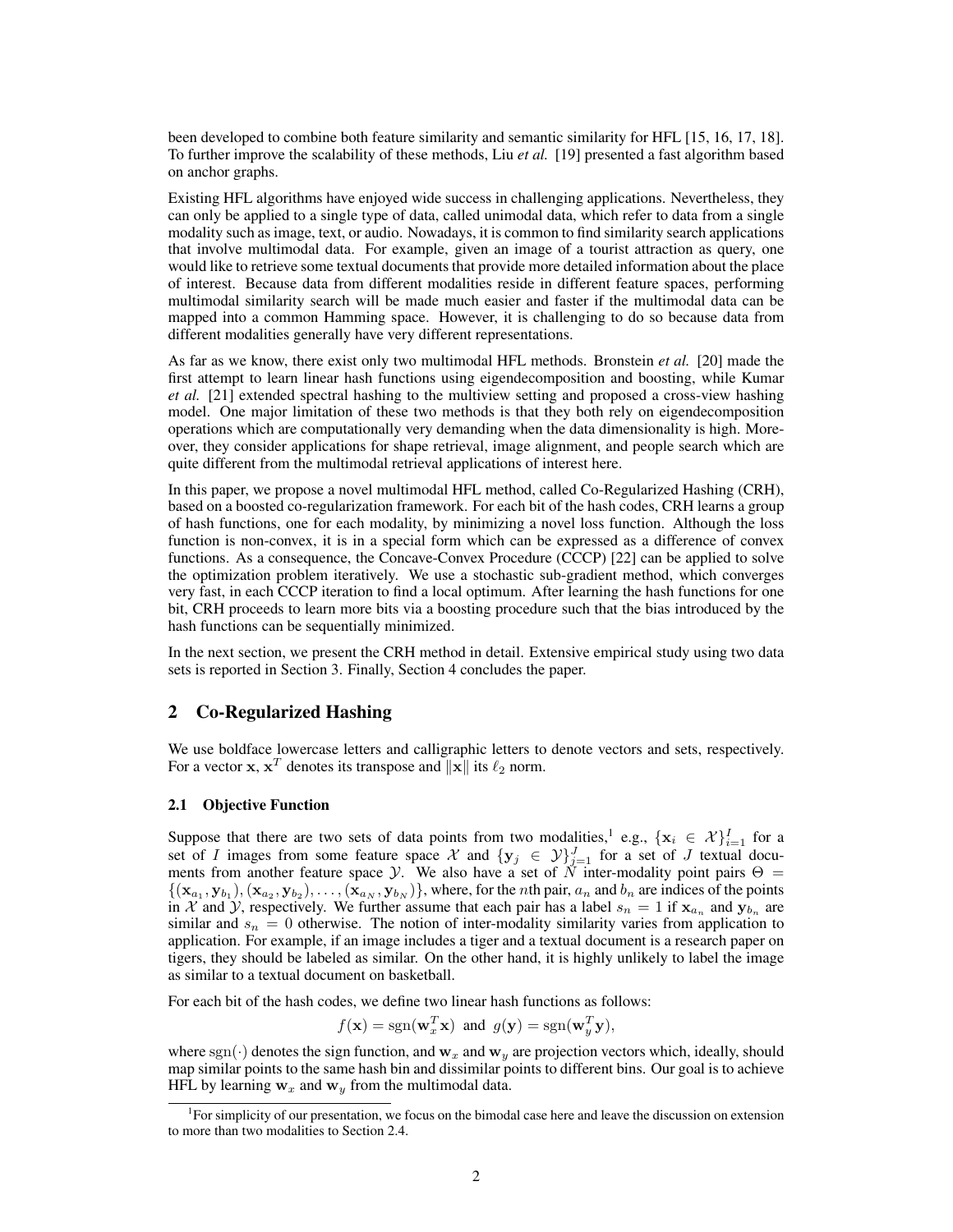To achieve this goal, we propose to minimize the following objective function *w.r.t.* (with respect to)  $w_x$  and  $w_y$ :

$$
\mathcal{O} = \frac{1}{I} \sum_{i=1}^{I} \ell_i^x + \frac{1}{J} \sum_{j=1}^{J} \ell_j^y + \gamma \sum_{n=1}^{N} \omega_n \ell_n^* + \frac{\lambda_x}{2} ||\mathbf{w}_x||^2 + \frac{\lambda_y}{2} ||\mathbf{w}_y||^2, \tag{1}
$$

where  $\ell_i^x$  and  $\ell_j^y$  are intra-modality loss terms for modalities X and Y, respectively. In this work, we define them as:

$$
\ell_i^x = \left[1 - f(\mathbf{x}_i)(\mathbf{w}_x^T \mathbf{x}_i)\right]_+ = \left[1 - |\mathbf{w}_x^T \mathbf{x}_i|\right]_+, \n\ell_j^y = \left[1 - g(\mathbf{y}_j)(\mathbf{w}_y^T \mathbf{y}_j)\right]_+ = \left[1 - |\mathbf{w}_y^T \mathbf{y}_j|\right]_+,
$$

where  $[a]_+$  is equal to a if  $a \geq 0$  and 0 otherwise. We note that the intra-modality loss terms are similar to the hinge loss in the (linear) support vector machine but have quite different meaning. Conceptually, we want the projected values to be far away from 0 and hence expect the hash functions learned to have good generalization ability [16]. For the inter-modality loss term  $\ell_n^*$ , we associate with each point pair a weight  $\omega_n$ , with  $\sum_{n=1}^{N} \omega_n = 1$ , to normalize the loss as well as compute the bias of the hash functions. In this paper, we define  $\ell_n^*$  as

$$
\ell_n^* = s_n d_n^2 + (1 - s_n) \tau(d_n),
$$

where  $d_n = \mathbf{w}_x^T \mathbf{x}_{a_n} - \mathbf{w}_y^T \mathbf{y}_{b_n}$  and  $\tau(d)$  is called the smoothly clipped inverted squared deviation (SCISD) function. The loss function such defined requires that the similar inter-modality points, i.e.,  $s_n = 1$ , have small distance after projection, and the dissimilar ones, i.e.,  $s_n = 0$ , have large distance. With these two kinds of loss terms, we expect that the learned hash functions can enjoy the large-margin property while effectively preserving the inter-modality similarity.

The SCISD function was first proposed in [23]. It can be defined as follows:

$$
\tau(d) = \begin{cases}\n-\frac{1}{2}d^2 + \frac{a\lambda^2}{2} & \text{if } |d| \le \lambda \\
\frac{d^2 - 2a\lambda|d| + a^2\lambda^2}{2(a-1)} & \text{if } \lambda < |d| \le a\lambda \\
0 & \text{if } a\lambda < |d|,\n\end{cases}
$$

where  $\alpha$  and  $\lambda$  are two user-specified parameters. The SCISD function penalizes projection vectors that result in small distance between dissimilar points after projection. A more important property is that it can be expressed as a difference of two convex functions. Specifically, we can express  $\tau(d) = \tau_1(d) - \tau_2(d)$  where

$$
\tau_1(d) = \begin{cases}\n0 & \text{if } |d| \le \lambda \\
\frac{ad^2 - 2a\lambda|d| + a\lambda^2}{2(a-1)} & \text{if } \lambda < |d| \le a\lambda \quad \text{and } \tau_2(d) = \frac{1}{2}d^2 - \frac{a\lambda^2}{2} \\
\frac{1}{2}d^2 - \frac{a\lambda^2}{2} & \text{if } a\lambda < |d| \n\end{cases}
$$

#### 2.2 Optimization

Though the objective function (1) is nonconvex *w.r.t.*  $w_x$  and  $w_y$ , we can optimize it *w.r.t.*  $w_x$  and  $w_y$  in an alternating manner. Take  $w_x$  for example, we remove the irrelevant terms and get the following objective:

$$
\frac{1}{I} \sum_{i=1}^{I} \ell_i^x + \frac{\lambda_x}{2} ||\mathbf{w}_x||^2 + \gamma \sum_{n=1}^{N} \omega_n \ell_n^*,
$$
\n(2)

where

$$
\ell_i^x = \left\{ \begin{array}{ll} 0 & \text{if } |\mathbf{w}_x^T \mathbf{x}_i| \geq 1 \\ 1 - \mathbf{w}_x^T \mathbf{x}_i & \text{if } 0 \leq \mathbf{w}_x^T \mathbf{x}_i < 1 \\ 1 + \mathbf{w}_x^T \mathbf{x}_i & \text{if } -1 < \mathbf{w}_x^T \mathbf{x}_i < 0. \end{array} \right.
$$

It is easy to realize that the objective function (2) can be expressed as a difference of two convex functions in different cases. As a consequence, we can use CCCP to solve the nonconvex optimization problem iteratively with each iteration minimizing a convex upper bound of the original objective function.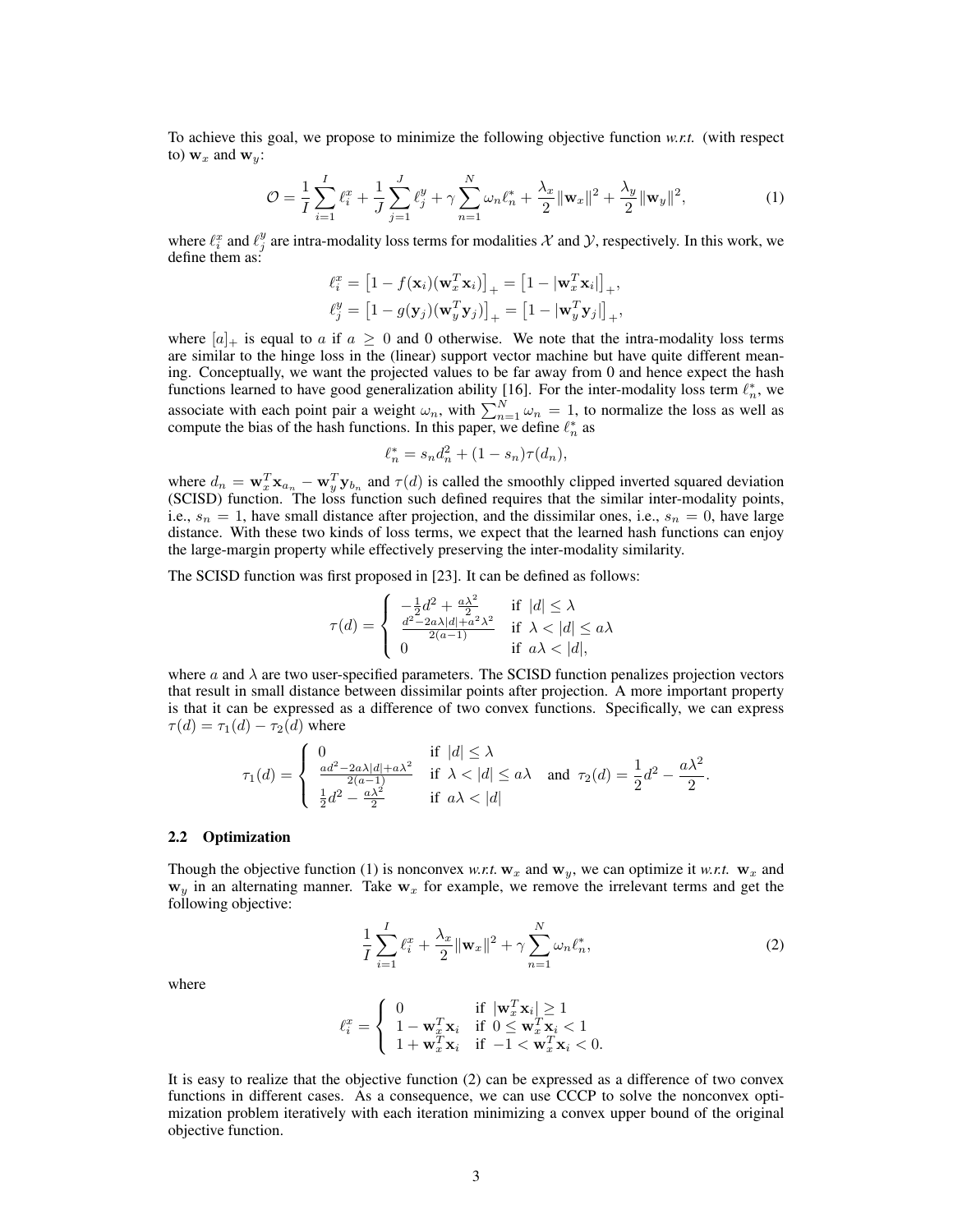Briefly speaking, given an objective function  $f_0(x)-g_0(x)$  where both  $f_0$  and  $g_0$  are convex, CCCP works iteratively as follows. The variable x is first randomly initialized to  $x^{(0)}$ . At the tth iteration, CCCP minimizes the following convex upper bound of  $f_0(x) - g_0(x)$  at location  $x^{(t)}$ :

$$
f_0(x) - (g_0(x^{(t)}) + \partial_x g_0(x^{(t)})(x - x^{(t)})),
$$

where  $\partial_x g_0(x^{(t)})$  is the first derivative of  $g_0(x)$  at  $x^{(t)}$ . This optimization problem can be solved using any convex optimization solver to obtain  $x^{(t+1)}$ . Given an initial value  $x^{(0)}$ , the solution sequence  $\{x^{(t)}\}$  found by CCCP is guaranteed to reach a local minimum or a saddle point.

For our problem, the optimization problem at the tth iteration minimizes the following upper bound of Equation (2) *w.r.t.*  $w<sub>x</sub>$ :

$$
\mathcal{O}_x = \frac{\lambda_x \|\mathbf{w}_x\|^2}{2} + \gamma \sum_{n=1}^N \omega_n \left( s_n d_n^2 + (1 - s_n) \zeta_n^x \right) + \frac{1}{I} \sum_{i=1}^I \ell_i^x, \tag{3}
$$

where  $\zeta_n^x = \tau_1(d_n) - \tau_2(d_n^{(t)}) - d_n^{(t)} \mathbf{x}_{a_n}^T(\mathbf{w}_x - \mathbf{w}_x^{(t)}), d_n^{(t)} = (\mathbf{w}_x^{(t)})^T \mathbf{x}_{a_n} - \mathbf{w}_y^T \mathbf{y}_{b_n}$ , and  $\mathbf{w}_x^{(t)}$  is the value of  $w_x$  at the t<sup>th</sup> iteration.

To find a locally optimal solution to problem (3), we can use any gradient-based method. In this work, we develop a stochastic sub-gradient solver based on Pegasos [24], which is known to be one of the fastest solvers for margin-based classifiers. Specifically, we randomly select  $k$  points from each modality and *l* point pairs to evaluate the sub-gradient at each iteration.

The key step of our method is to evaluate the sub-gradient of objective function (3) *w.r.t.*  $w_x$ , which can be computed as

$$
\frac{\partial \mathcal{O}_x}{\partial \mathbf{w}_x} = 2\gamma \sum_{n=1}^N \omega_n s_n d_n \mathbf{x}_{a_n} + \gamma \sum_{n=1}^N \omega_n \boldsymbol{\mu}_n^x + \lambda_x \mathbf{w}_x - \frac{1}{I} \sum_{i=1}^I \boldsymbol{\pi}_i^x, \tag{4}
$$

where  $\mu_n^x = (1 - s_n) \left( \frac{\partial \tau_1}{\partial d_n} - d_n^{(t)} \right) \mathbf{x}_{a_n}$ ,

$$
\frac{\partial \tau_1}{\partial d_n} = \begin{cases} 0 & \text{if } |d_n| \le \lambda \\ \frac{ad_n - 2a\lambda \operatorname{sgn}(d_n)}{(a-1)} & \text{if } \lambda < |d_n| \le a\lambda \\ d_n & \text{if } a\lambda < |d_n| \end{cases} \text{ and } \boldsymbol{\pi}_i^x = \begin{cases} 0 & \text{if } |\mathbf{w}_x^T \mathbf{x}_i| \ge 1 \\ \operatorname{sgn}(\mathbf{w}_x^T \mathbf{x}_i) \mathbf{x}_i & \text{if } |\mathbf{w}_x^T \mathbf{x}_i| < 1. \end{cases}
$$

Similarly, the objective function for the optimization problem *w.r.t.*  $w_y$  at the *t*th CCCP iteration is:

$$
\mathcal{O}_y = \frac{\lambda_y \|\mathbf{w}_y\|^2}{2} + \gamma \sum_{n=1}^N \omega_n \left( s_n d_n^2 + (1 - s_n) \zeta_n^y \right) + \frac{1}{J} \sum_{j=1}^I \ell_j^y,
$$
(5)

where  $\zeta_n^y = \tau_1(d_n) - \tau_2(d_n^{(t)}) + d_n^{(t)} \mathbf{y}_{b_n}^T(\mathbf{w}_y - \mathbf{w}_y^{(t)}), d_n^{(t)} = \mathbf{w}_x^T \mathbf{x}_{a_n} - (\mathbf{w}_y^{(t)})^T \mathbf{y}_{b_n}, \mathbf{w}_y^{(t)}$  is the value of  $w_y$  at the tth iteration and

$$
\ell_j^y = \left\{ \begin{array}{ll} 0 & \text{if } |\mathbf{w}_y^T \mathbf{y}_j| \geq 1 \\ 1 - \mathbf{w}_y^T \mathbf{y}_j & \text{if } 0 \leq \mathbf{w}_y^T \mathbf{y}_j < 1 \\ 1 + \mathbf{w}_y^T \mathbf{y}_j & \text{if } -1 < \mathbf{w}_y^T \mathbf{y}_j < 0. \end{array} \right.
$$

The corresponding sub-gradient is given by

$$
\frac{\partial \mathcal{O}_y}{\partial \mathbf{w}_y} = -2\gamma \sum_{n=1}^N \omega_n s_n d_n \mathbf{y}_{b_n} - \gamma \sum_{n=1}^N \omega_n \boldsymbol{\mu}_n^y + \lambda_y \mathbf{w}_y - \frac{1}{J} \sum_{j=1}^I \boldsymbol{\pi}_j^y,
$$
(6)

where  $\mu_n^y = (1 - s_n) \left( \frac{\partial \tau_1}{\partial d_n} - d_n^{(t)} \right) \mathbf{y}_{b_n}$  and  $\pi_j^y = \begin{cases} 0 & \text{if } |\mathbf{w}_y^T \mathbf{y}_j| \ge 1 \\ \text{son } (\mathbf{w}^T \mathbf{v}_j) \mathbf{v}_j & \text{if } |\mathbf{w}_y^T \mathbf{v}_j| < 1 \end{cases}$  $\operatorname{sgn}\left(\mathbf{w}_{y}^{T}\mathbf{y}_{j}\right)\mathbf{y}_{j}$  if  $|\mathbf{w}_{y}^{T}\mathbf{y}_{j}| < 1$ .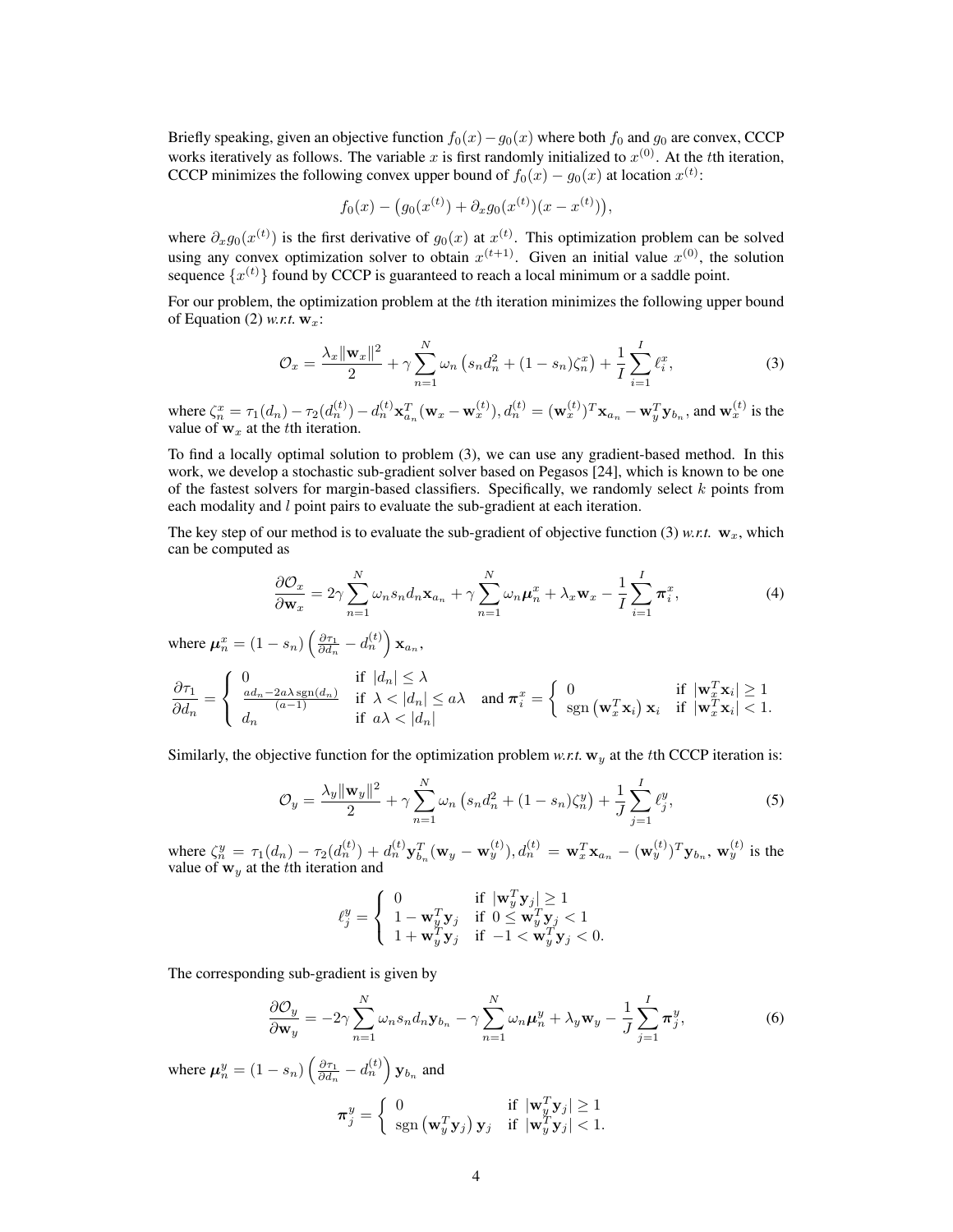#### 2.3 Algorithm

So far we have only discussed how to learn the hash functions for one bit of the hash codes. To learn the hash functions for multiple bits, one could repeat the same procedure and treat the learning for each bit independently. However, as reported in previous studies [15, 19], it is very important to take into consideration the relationships between different bits in HFL. In other words, to learn compact hash codes, we should coordinate the learning of hash functions for different bits.

To this end, we take the standard AdaBoost [25] approach to learn multiple bits sequentially. Intuitively, this approach allows learning of the hash functions in later stages to be aware of the bias introduced by their antecedents. The overall algorithm of CRH is summarized in Algorithm 1.

#### Algorithm 1 Co-Regularized Hashing

Input:  $\mathcal{X}, \mathcal{Y}$  – multimodal data Θ – inter-modality point pairs  $K$  – code length  $\lambda_x, \lambda_y, \gamma$  – regularization parameters  $a, \lambda$  – parameters for SCISD function Output:  $\mathbf{w}_x^{(k)}, k = 1, \dots, K$  – projection vectors for  $\mathcal{X}$  $\mathbf{w}_y^{(k)}, k=1,\ldots,K$  – projection vectors for  $\mathcal Y$ Procedure: Initialize  $\omega_n^{(1)} = 1/N$ ,  $\forall n \in \{1, 2, ..., N\}$ . for  $k = 1$  to  $K$  do repeat Optimize Equation (3) to get  $w_x^{(k)}$ ; Optimize Equation (5) to get  $\mathbf{w}_y^{(k)}$ ;

until convergence. Compute error of current hash functions

$$
\epsilon_k = \sum\nolimits_{n=1}^{N} \omega_n^{(k)} \mathbf{I}_{[s_n \neq h_n]},
$$

where  $\mathbf{I}_{[a]} = 1$  if a is true and  $\mathbf{I}_{[a]} = 0$  otherwise, and

$$
h_n = \begin{cases} 1 & \text{if } f(\mathbf{x}_{a_n}) = g(\mathbf{y}_{b_n}) \\ 0 & \text{if } f(\mathbf{x}_{a_n}) \neq g(\mathbf{y}_{b_n}). \end{cases}
$$

Set  $\beta_k = \epsilon_k/(1 - \epsilon_k)$ . Update the weight for each point pair:

$$
\omega_n^{(k+1)} = \omega_n^{(k)} \beta_k^{1-\mathbf{I}_{[s_n\neq h_n]}}
$$

.

end for

In the following, we briefly analyze the time complexity of Algorithm 1 for one bit. The first computationally expensive part of the algorithm is to evaluate the sub-gradients. The time complexity is  $O((k+l)d)$ , where d is the data dimensionality, and k and l are the numbers of random points and random pairs, respectively, for the stochastic sub-gradient solver. In our experiments, we set  $k = 1$ and  $l = 500$ . We notice that further increasing the two numbers brings no significant performance improvement. We leave the theoretical study of the impact of  $k$  and  $l$  to our future work. Another major computational cost comes from updating the weights of the inter-modality point pairs. The time complexity is  $O(dN)$ , where N is the number of inter-modality point pairs.

To summarize, our algorithm scales linearly with the number of inter-modality point pairs and the data dimensionality. In practice, the number of inter-modality point pairs is usually small, making our algorithm very efficient.

#### 2.4 Extensions

We briefly discuss two possible extensions of CRH in this subsection. First, we note that it is easy to extend CRH to learn nonlinear hash functions via the kernel trick [26]. Specifically, according to the generalized representer theorem [27], we can represent the projection vectors  $w_x$  and  $w_y$  as

$$
\mathbf{w}_x = \sum_{i=1}^I \alpha_i \phi_x(\mathbf{x}_i)
$$
 and  $\mathbf{w}_y = \sum_{j=1}^J \beta_j \phi_y(\mathbf{y}_j)$ ,

where  $\phi_x(\cdot)$  and  $\phi_y(\cdot)$  are kernel-induced feature maps for modalities X and Y, respectively. Then the objective function (1) can be expressed in kernel form and kernel-based hash functions can be learned by minimizing a new but very similar objective function.

Another possible extension is to make CRH support more than two modalities. Taking a new modality  $Z$  for example, we need to incorporate into Equation (1) the following terms: loss and regularization terms for  $Z$ , and all pairwise loss terms involving  $Z$  and other modalities, e.g.,  $\chi$  and  $\chi$ .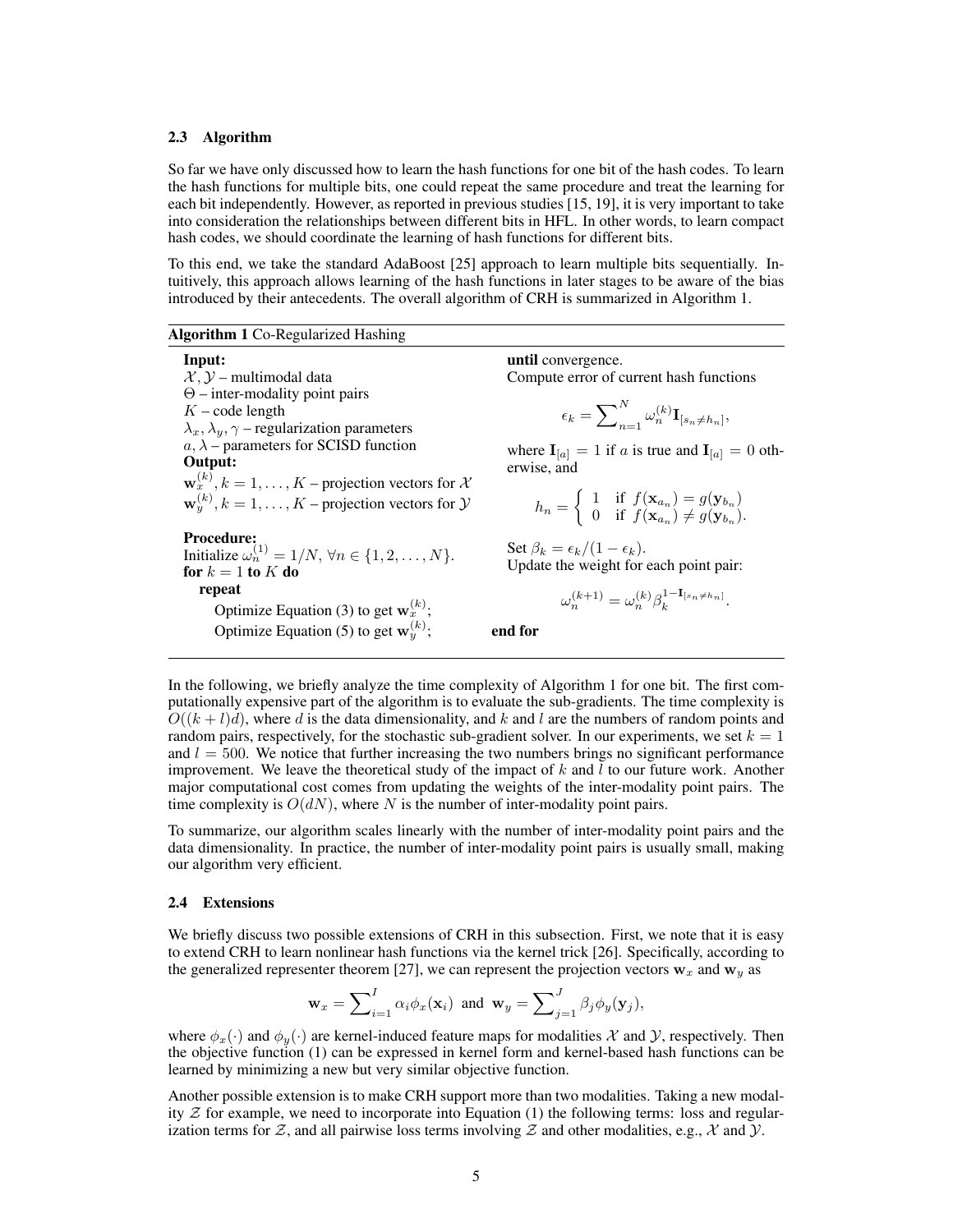For both extensions, it is straightforward to adapt the algorithm presented above to solve the new optimization problems.

### 2.5 Discussions

CRH is closely related to a recent multimodal metric learning method called Multiview Neighborhood Preserving Projections (Multi-NPP) [23], because CRH uses a loss function for inter-modality point pairs which is similar to Multi-NPP. However, CRH is a general framework and other loss functions for inter-modality point pairs can also be adopted. The two methods have at least three significant differences. First, our focus is on HFL while Multi-NPP is on metric learning through embedding. Second, in addition to the inter-modality loss term, the objective function in CRH includes two intra-modality loss terms for large margin HFL while Multi-NPP only has a loss term for the inter-modality point pairs. Third, CRH uses boosting to sequentially learn the hash functions but Multi-NPP does not take this aspect into consideration.

As discussed briefly in [23], one may first use Multi-NPP to map multimodal data into a common real space and then apply any unimodal HFL method for multimodal hashing. However, this naive two-stage approach has some limitations. First, both stages can introduce information loss which impairs the quality of the hash functions learned. Second, a two-stage approach generally needs more computational resources. These two limitations can be overcome by using a one-stage method such as CRH.

# 3 Experiments

### 3.1 Experimental Settings

In our experiments, we compare CRH with two state-of-the-art multimodal hashing methods, namely, Cross-Modal Similarity Sensitive Hashing (CMSSH)  $[20]$ <sup>2</sup> and Cross-View Hashing (CVH) [21],<sup>3</sup> for two cross-modal retrieval tasks: (1) *image query vs. text database*; (2) *text query vs. image database*. The goal of each retrieval task is to find from the text (image) database the nearest neighbors for the image (text) query.

We use two benchmark data sets which are, to the best of our knowledge, the largest fully paired and labeled multimodal data sets. We further divide each data set into a database set and a query set. To train the models, we randomly select a group of documents from the database set to form the training set. Moreover, we randomly select 0.1% of the point pairs from the training set. For fair comparison, all models are trained on the same training set and the experiments are repeated with 5 independent training sets.

The mean average precision (mAP) is used as the performance measure. To compute the mAP, we first evaluate the average precision (AP) of a set of R retrieved documents by  $AP =$  $\frac{1}{L}\sum_{r=1}^{R} P(r) \delta(r)$ , where L is the number of true neighbors in the retrieved set,  $P(r)$  denotes the precision of the top r retrieved documents, and  $\delta(r) = 1$  if the rth retrieved document is a true neighbor and  $\delta(r) = 0$  otherwise. The mAP is then computed by averaging the AP values over all the queries in the query set. The larger the mAP, the better the performance. In the experiments, we set  $R = 50$ . Besides, we also report the precision and recall within a fixed Hamming radius.

We use cross-validation to choose the parameters for CRH and find that the model performance is only mildly sensitive to the parameters. As a result, in all experiments, we set  $\lambda_x = 0.01, \lambda_y =$  $0.01, \gamma = 1000, a = 3.7$ , and  $\lambda = 1/a$ . Besides, unless specified otherwise, we fix the training set size to  $2,000$  and the code length  $K$  to 24.

### 3.2 Results on Wiki

The Wiki data set, generated from Wikipedia featured articles, consists of 2,866 image-text pairs.<sup>4</sup> In each pair, the text is an article describing some events or people and the image is closely related to

<sup>&</sup>lt;sup>2</sup>We used the implementation generously provided by the authors.

<sup>&</sup>lt;sup>3</sup>We implemented the method ourselves because the code is not publicly available.

<sup>4</sup>http://www.svcl.ucsd.edu/projects/crossmodal/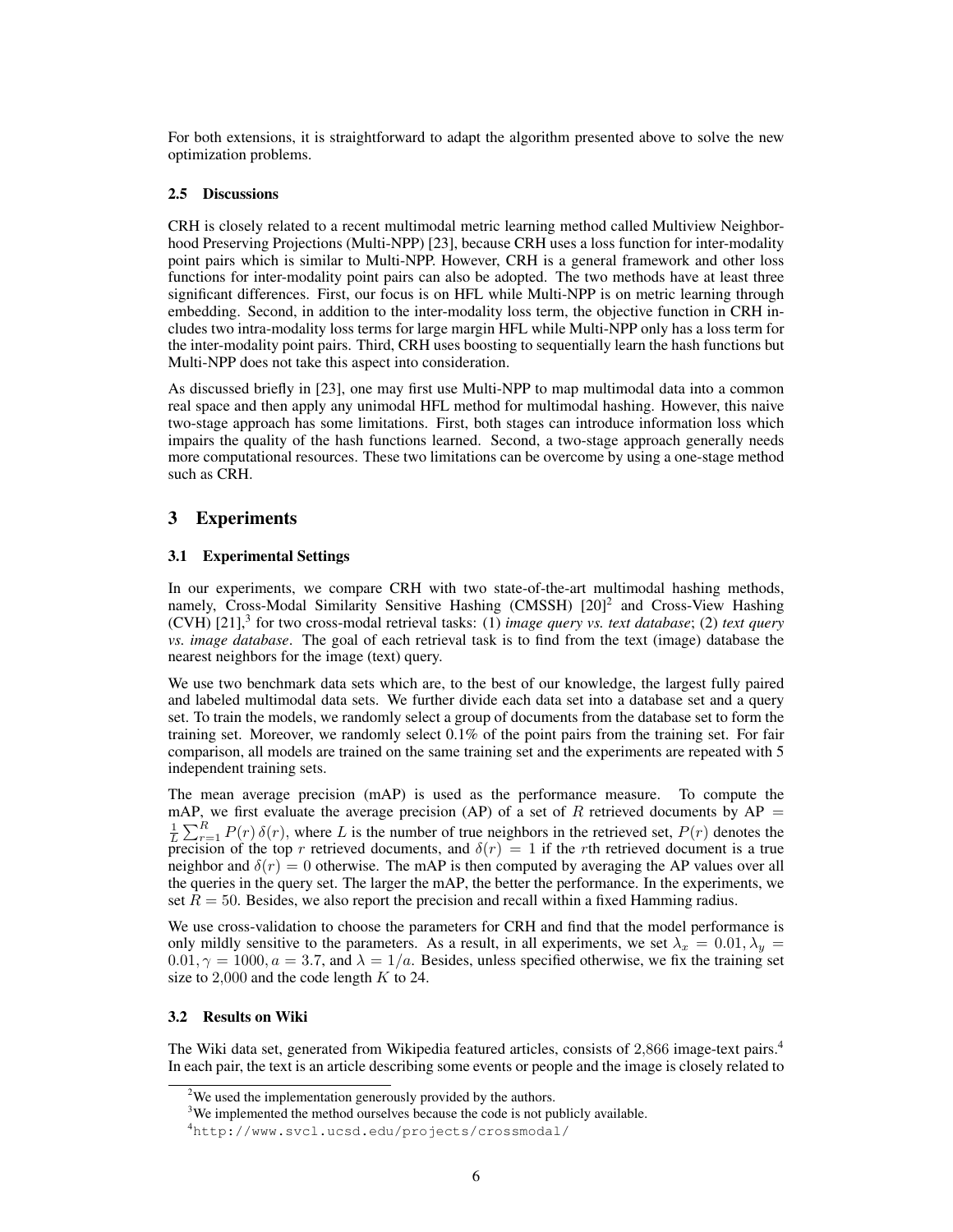the content of the article. The images are represented by 128-dimensional SIFT [28] feature vectors, while the text articles are represented by the probability distributions over 10 topics learned by a latent Dirichlet allocation (LDA) model [29]. Each pair is labeled with one of 10 semantic classes. We simply use these class labels to identify the neighbors. Moreover, we use 80% of the data as the database set and the remaining 20% to form the query set.

The mAP values of the three methods are reported in Table 1. We can see that CRH outperforms CVH and CMSSH under all settings and CVH performs slightly better than CMSSH. We note that CMSSH ignores the intra-modality relational information and CVH simply treats each bit independently. Hence the performance difference is expected.

| Task                  | Method                   | Code Length         |                     |                     |
|-----------------------|--------------------------|---------------------|---------------------|---------------------|
|                       |                          | $K=24$              | $K=48$              | $K=64$              |
| <b>Image Query</b>    | <b>CRH</b>               | $0.2537 \pm 0.0206$ | $0.2399 \pm 0.0185$ | $0.2392 \pm 0.0131$ |
| VS.                   | <b>CVH</b>               | $0.2043 \pm 0.0150$ | $0.1788 \pm 0.0149$ | $0.1732 \pm 0.0072$ |
| <b>Text Database</b>  | <b>CMSSH</b>             | $0.1965 \pm 0.0123$ | $0.1780 \pm 0.0080$ | $0.1624 \pm 0.0073$ |
| <b>Text Ouery</b>     | <b>CRH</b>               | $0.2896 \pm 0.0214$ | $0.2882 \pm 0.0261$ | $0.2989 \pm 0.0293$ |
| VS.                   | $\overline{\text{CV}}$ H | $0.2714 \pm 0.0164$ | $0.2304 \pm 0.0104$ | $0.2156 \pm 0.0202$ |
| <b>Image Database</b> | <b>CMSSH</b>             | $0.2179 + 0.0161$   | $0.2094 \pm 0.0072$ | $0.2040 \pm 0.0135$ |

Table 1: mAP comparison on Wiki

We further compare the three methods on several aspects in Figure 1. We first vary the size of the training set in subfigures 1(a) and 1(d). Although CVH performs the best when the training set is small, its performance is gradually surpassed by CRH as the size increases. We then plot the precision-recall curves and recall curves for all three methods in the remaining subfigures. It is clear that CRH outperforms its two counterparts by a large margin.



Figure 1: Results on Wiki

#### 3.3 Results on Flickr

The Flickr data set consists of  $186,577$  image-tag pairs pruned from the NUS data set<sup>5</sup> [30] by keeping the pairs that belong to one of the 10 largest classes. The images are represented by 500 dimensional SIFT vectors. To obtain more compact representations of the tags, we perform PCA on the original tag occurrence features and obtain 1000-dimensional feature vectors. Each pair is annotated by at least one of 10 semantic labels, and two points are defined as neighbors if they share at least one label. We use 99% of the data as the database set and the remaining 1% to form the query set.

<sup>5</sup>http://lms.comp.nus.edu.sg/research/NUS-WIDE.htm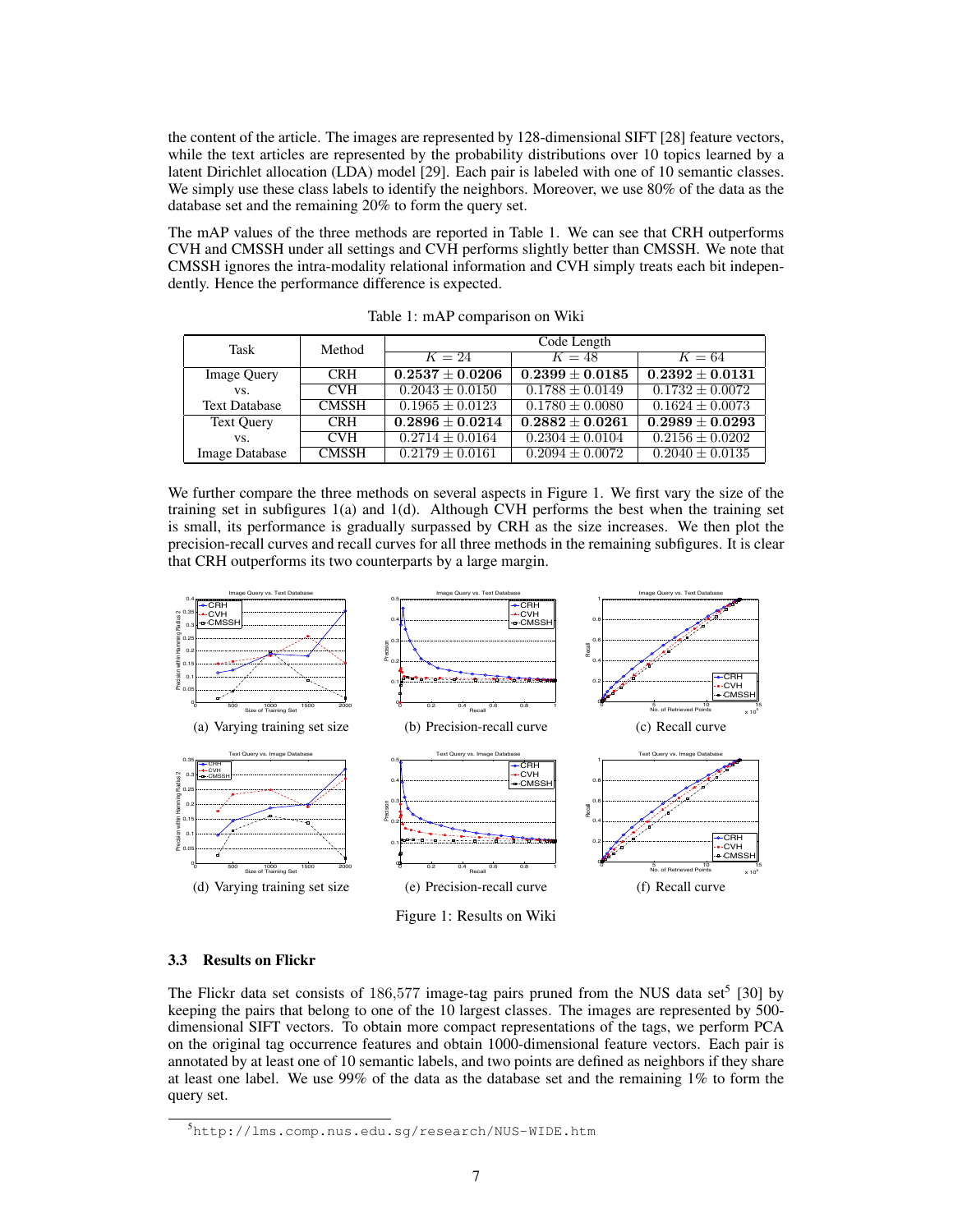The mAP values of the three methods are reported in Table 2. In the task of image query vs. text database, CRH performs comparably to CMSSH, which is better than CVH. However, in the other task, CRH achieves the best performance.

| Task                  | Method                   | Code Length         |                                |                     |
|-----------------------|--------------------------|---------------------|--------------------------------|---------------------|
|                       |                          | $K=24$              | $K=48$                         | $K=64$              |
| <b>Image Query</b>    | <b>CRH</b>               | $0.5259 \pm 0.0094$ | $0.4990 \pm 0.0075$            | $0.4929 \pm 0.0064$ |
| VS.                   | <b>CVH</b>               | $0.4717 \pm 0.0035$ | $0.4515 \pm 0.0041$            | $0.4471 \pm 0.0023$ |
| <b>Text Database</b>  | <b>CMSSH</b>             | $0.5287 + 0.0123$   | $0.5098 \pm 0.0141$            | $0.4911 \pm 0.0220$ |
| <b>Text Query</b>     | <b>CRH</b>               | $0.5364 \pm 0.0021$ | $\overline{0.5185 \pm 0.0050}$ | $0.5064 + 0.0055$   |
| VS.                   | $\overline{\text{CV}}$ H | $0.4598 \pm 0.0020$ | $0.4519 \pm 0.0029$            | $0.4477 \pm 0.0058$ |
| <b>Image Database</b> | <b>CMSSH</b>             | $0.5029 \pm 0.0321$ | $0.4815 \pm 0.0101$            | $0.4660 \pm 0.0298$ |

Table 2: mAP comparison on Flickr

Similar to the previous subsection, we have conducted a group of experiments to compare the three methods on several aspects and report the results in Figure 2. The results for varying the size of the training set are plotted in subfigures  $2(a)$  and  $2(d)$ . As more training data are used, CRH always performs better but the performance of CVH and CMSSH has high variance. The precision-recall curves and recall curves are shown in the remaining subfigures. Similar to the results on Wiki, CRH performs the best. However, the performance gap is smaller here.



# 4 Conclusions

In this paper, we have presented a novel method for multimodal hash function learning based on a boosted co-regularization framework. Because the objective function of the optimization problem is in the form of a difference of convex functions, we can devise an efficient learning algorithm based on CCCP and a stochastic sub-gradient method. Comparative studies based on two benchmark data sets show that CRH outperforms two state-of-the-art multimodal hashing methods.

To take this work further, we would like to conduct theoretical analysis of CRH and apply it to some other tasks such as multimodal medical image alignment. Another possible research issue is to develop more efficient optimization algorithms to further improve the scalability of CRH.

### Acknowledgement

This research has been supported by General Research Fund 621310 from the Research Grants Council of Hong Kong.